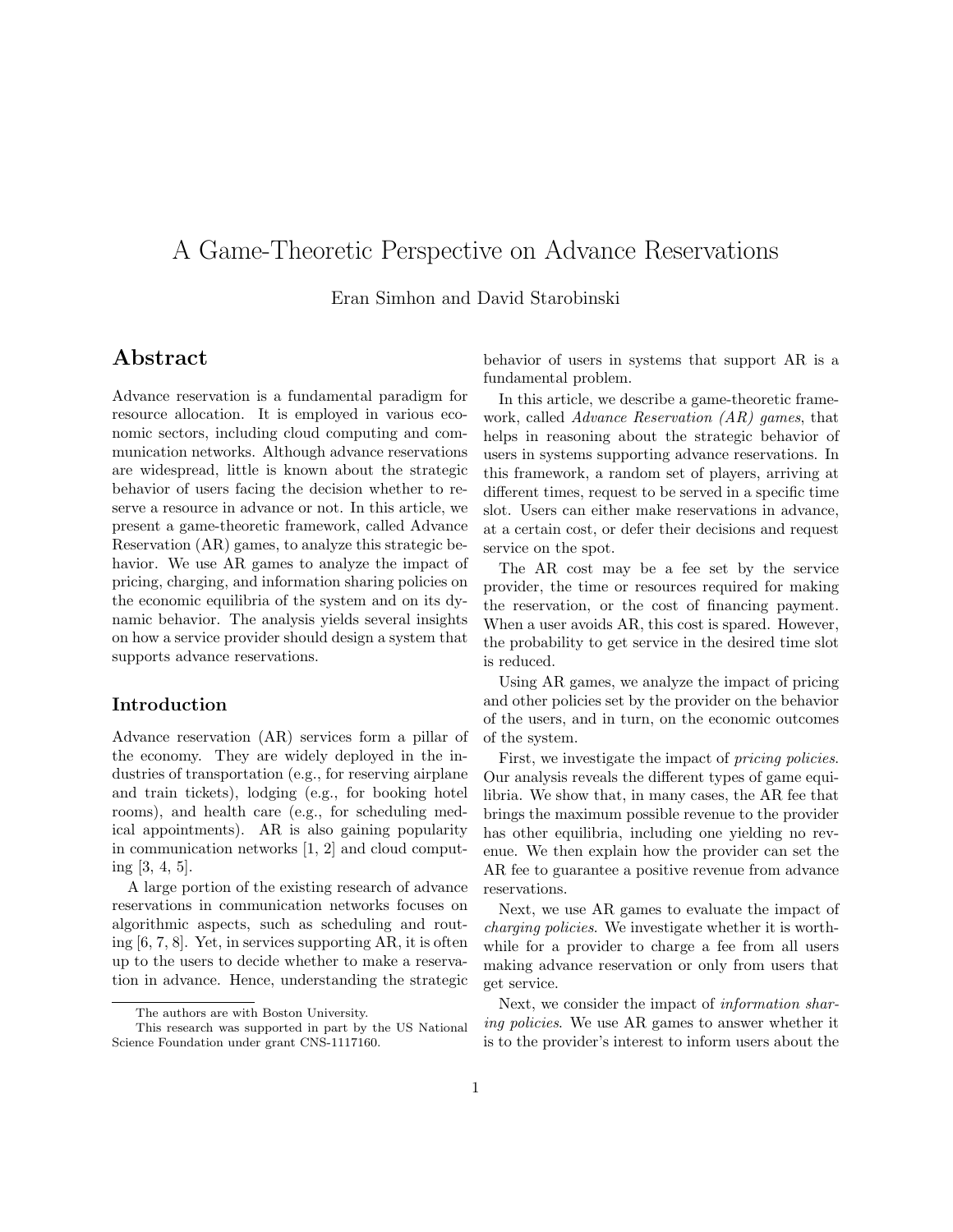number of servers left available, or hide that information from them.

Finally, we analyze dynamic AR games. The analysis sheds light into whether the system converges to an equilibrium, and if yes to which, or cycles.

Details of the results presented in this article can be found in [9, 10, 11]. Note that the operations research literature contains several results on the management of advance reservations. For instance, the work in [12] considers admission control strategies in reservation system with different classes of customers, while [13] deals with policies for accepting or rejecting restaurant reservations, and [14] analyzes the effects of customer regrets. None of this prior work considers the strategic behavior of customers in making AR, namely, that decisions of customers are not only influenced by prices and policies set by providers but also by their beliefs about the decisions of other customers.

#### AR Games

In this section, we present the framework of AR games. Table 1 summarizes the notations used throughout the article.

AR games are a type of non-cooperative game. A non-cooperative game consists of a set of players, in which each player follows a strategy that determines what action she chooses in any situation that she faces. Each player is associated with a payoff function, which describes her payoff as a function of her chosen action and the actions of all other players.

Many games studied in the literature assume that the number of players is fixed and known by everyone. However, when deciding whether to reserve resources in advance, users typically do not know how many other users compete for the same set of resources. Therefore, a crucial element of AR games is to consider a random number of players.

In AR games, the system consists of  $N$  servers that offer a time-slotted service. This model can be used to represent various practical systems (e.g., a link with a fixed number of circuits or a cloud cluster with a fixed number of virtual machines). We define the *demand* D to be the number of users requesting service at a given time slot (each user requests one

| <b>Notation</b>  | <b>Description</b>                                                                                                                                                                                            |
|------------------|---------------------------------------------------------------------------------------------------------------------------------------------------------------------------------------------------------------|
| $\overline{N}$   | Number of servers.                                                                                                                                                                                            |
| D                | The demand, a random variable that represents the<br>number of users requesting service.                                                                                                                      |
| $\lambda$        | The mean demand.                                                                                                                                                                                              |
| $\mathcal{C}$    | Reservation cost.                                                                                                                                                                                             |
| $\sigma(t)$      | Strategy function. The input is the lead time $t$ and the<br>output is an action (AR or not AR).                                                                                                              |
| $D_{AR}(\tau)$   | A random variable representing the number of AR<br>requests, under a strategy with threshold $\tau$ .                                                                                                         |
| $\pi_{AR}(\tau)$ | Expected payoff function. The input is the threshold $\tau$ .<br>The output is the probability that a user with lead time<br>$\tau$ gets service if she makes AR.                                             |
| $\pi_{AB}(\tau)$ | Expected payoff function. The input is the threshold $\tau$ .<br>The output is the probability that a user with lead time<br>$\tau$ gets service if she does not make AR.                                     |
| $C(\tau)$        | Cost function. The input is the threshold $\tau$ . The output<br>is the reservation cost that leads to that threshold.                                                                                        |
| $R(\tau)$        | Revenue function. The input is the threshold $\tau$ . The<br>output is the revenue from the AR fee.                                                                                                           |
| $\sigma(t,n)$    | A strategy function. The input is the lead time $t$ and the<br>number of available servers $n$ . The output is an action.                                                                                     |
| $\pi_n(\tau_n)$  | Expected payoff function. The input is the threshold $\tau_n$ .<br>The output is the probability that a user with lead time<br>$\tau_n$ gets service, if she does not make AR and n servers<br>are available. |
| $\hat{\alpha}_i$ | An estimator of threshold followed at the <i>i</i> -th iteration<br>of a dynamic game.                                                                                                                        |

Table 1: Notation summary

server). The random variable  $D$  takes integer values and is independent of the history. It follows a general probability distribution with mean  $\lambda$ .

For each user, the time elapsing between her arrival (i.e., the point at which she realizes that service will be needed in a future slot) and the slot starting time is referred to as her lead time. The lead time is a continuous positive random variable following an arbitrary probability distribution. As an example, consider a system with several servers where each slot lasts for one day, starting at 12:00 AM. A user realizes on Tuesday at 9:00 PM that she will need service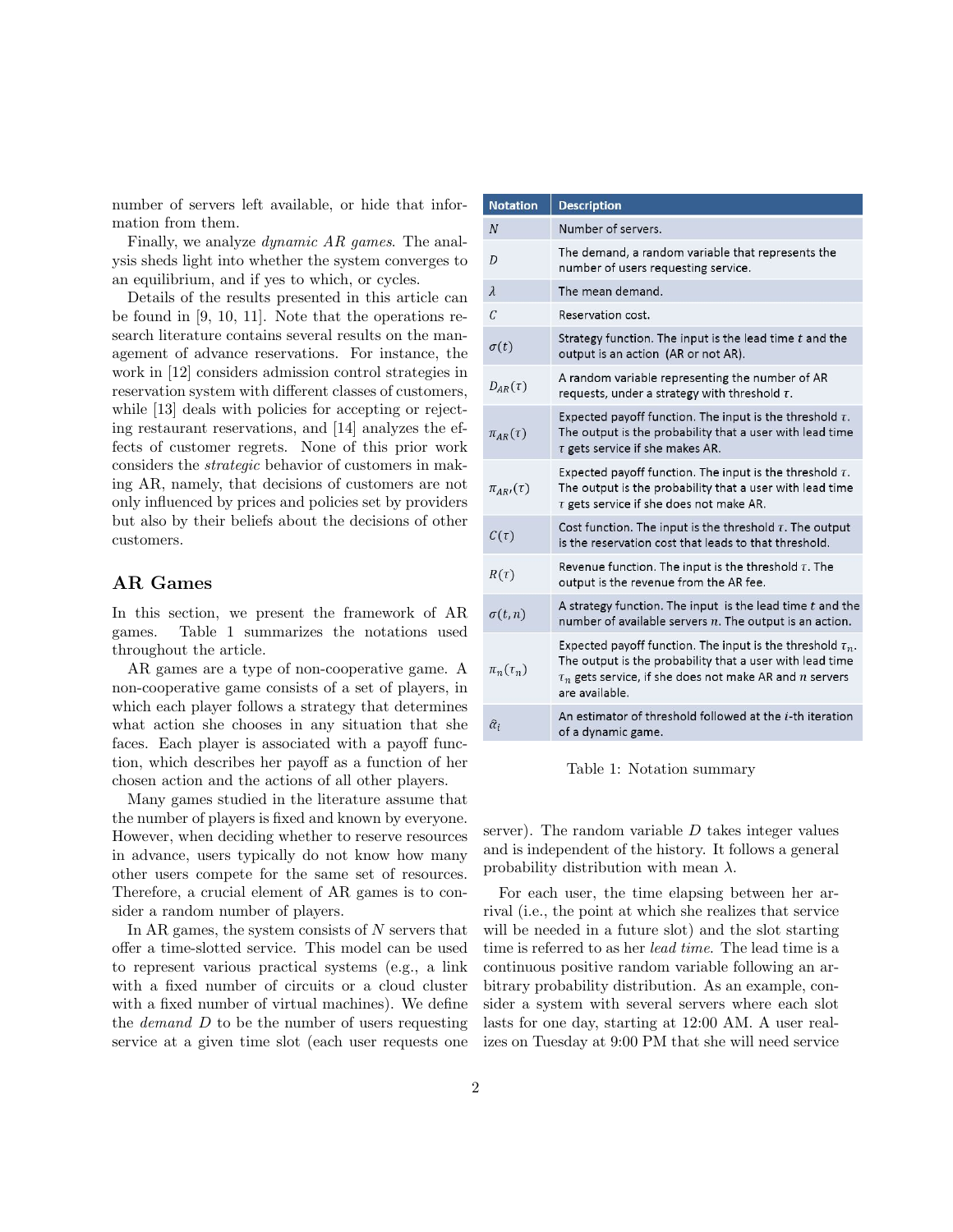

Figure 1: Example of a realization of the demand (i.e., the number of users requesting service) and the lead times in a system with two servers. Users with greater lead times have the opportunity to reserve a server earlier. Note that the realizations of the demand and lead times in different slots are independent.

on Friday. Then, her lead time is 51 hours.

Any lead time distribution can be converted into a continuous uniform distribution in [0, 1], using a probability integral transformation [9]. Hence, from now and on, we will assume that the lead time is a uniform random variable in  $[0, 1]$ , denoted by T. Figure 1 illustrates the model.

Users have no prior information about the availability of servers (later in the article, we study a variant of the game where information about server availability is shared with the users). Each user decides whether to make AR or not (respectively denoted by  $AR$  and  $AR'$ ), based on her own lead time and on statistical information about other users (i.e., the distributions of the demand and the lead time).

The servers are allocated in a first-reserved-firstallocated fashion. If  $D > N$ , but the number of reservations is smaller than  $N$ , then the unreserved servers are arbitrarily allocated among the users that requested service but did not make AR.

All the users have the same utility U from service. Without loss of generality, we set  $U = 1$ . Making AR is associated with a fixed cost  $C < 1$ . Hence, the payoff of a user that gets service is  $1 - C$  if she chooses the action  $AR$  and 1 if she chooses the action  $AR'$ . The AR cost C reflects all aspects of making reservation. Analyzing a game with negative cost is trivial (all users make AR). Thus, we assume, henceforth, that  $C > 0$ .

A user that does not get service in her desired slot leaves the system with zero payoff, regardless of whether she attempted to make AR or not (later in the article, we study a variant of the game where AR fees are charged in advance from all users attempting AR).

Since the random realizations of the demand and lead times for each slot are independent of those in other slots, it is sufficient to analyze the game in one slot.

#### Equilibria Analysis

In a non-cooperative game, each user individually chooses a strategy that maximizes her expected payoff. A Nash equilibrium is a balanced state, in which none of the users has any incentive to deviate from her chosen strategy after observing the strategies chosen by the other users. Naturally, equilibrium strategies are those of interest. Since all users are statistically identical, we only consider symmetric equilibria (a common assumption made in the analysis of queueing games [15]). In a symmetric equilibrium, all users follow the same joint strategy function.

Since users only differ by their lead times, we can define a strategy function  $\sigma$ , which maps a lead time t to an action  $AR$  or  $AR'$ . As we show next, at equilibrium, the strategy function must be a threshold function of the form:

$$
\sigma(t) = \begin{cases} AR & \text{if } t > \tau, \\ AR' & \text{if } t \le \tau, \end{cases}
$$
 (1)

where  $\tau \in [0, 1]$  is the value of the threshold. Hence, under a threshold strategy, only users whose lead times are greater than the threshold  $\tau$  make AR (i.e., only users who arrive early enough). If all users follow a strategy with threshold  $\tau$ , then  $\tau$  also represents the expected fraction of users that do not make AR.

All equilibrium strategies must be of threshold form for the following reason. If a user makes AR, the probability that she gets service is a non-decreasing function of her lead time. If she does not make AR, the probability to get service does not depend on her lead time. Thus, we have the following property: given any strategy function followed by all users, if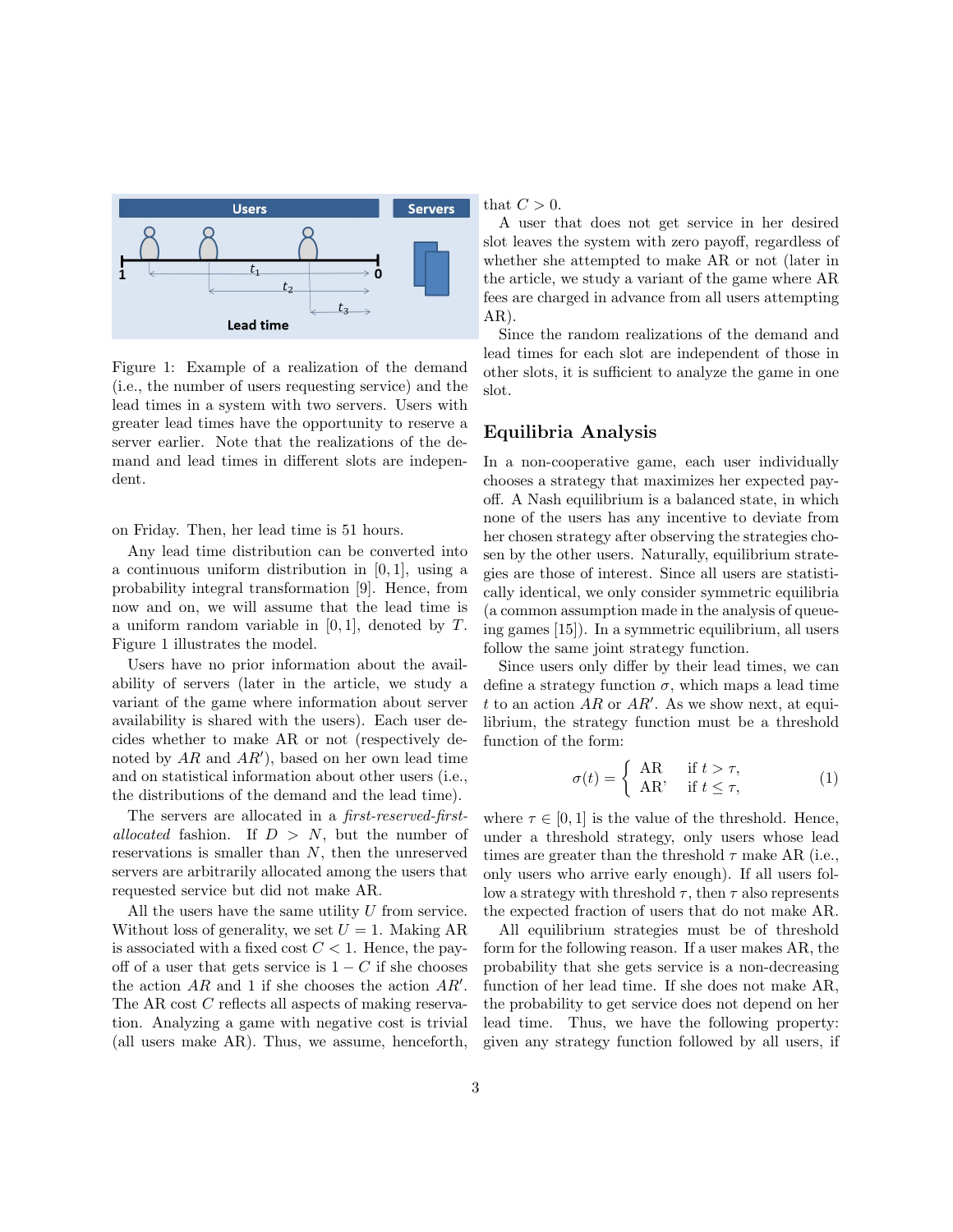a given user is better off making AR, then all users with greater lead time are also better off making AR. Similarly, if a given user is better off not making AR, then all users with smaller lead time are also better off not making AR.

We distinguish between two types of threshold equilibrium. In the first type, the threshold is  $\tau = 1$ , which means that none of the users is making AR. We refer to this equilibrium as *none-make-AR*. In the second type, the threshold is  $\tau \in (0,1)$ , which means that the number of users making AR is a random variable. We refer to this equilibrium as some-make-AR. An equilibrium where all users make AR, regardless of their lead times, does not exist [9].

We next explain the procedure to establish the equilibrium threshold strategies and their different types. For any threshold  $\tau \in (0,1)$ , consider a virtual user whose lead time is exactly equal to the threshold. We refer to this virtual user as a threshold user. Denote the probability that a threshold user gets service upon making an advance reservation by  $\pi_{AR}(\tau)$  and the probability that a threshold user gets service upon not making an advance reservation by  $\pi_{AB'}(\tau)$ . Both functions are continuous (the formulas of  $\pi_{AR}(\tau)$  and  $\pi_{AR'}(\tau)$  can be found in [9]).

In a some-make-AR equilibrium, the threshold user must be indifferent between the actions  $AR$  and  $AR'$ . Thus, a strategy with threshold  $\tau$  is a *some-make-AR* equilibrium if and only if:

$$
(1 - C)\pi_{AR}(\tau) = \pi_{AR'}(\tau). \tag{2}
$$

By isolating  $C$  in the equation above, we can define a function that determines for any given threshold  $\tau$ , what cost leads to that threshold. We denote this function by  $C(\tau)$ .

By studying the structure of the function  $C(\tau)$ , we can prove that the game has the following structure:

- Low AR costs only yield *some-make-AR* equilibria.
- Medium AR costs yield several equilibria, which include both  $some\text{-}make\text{-}AR$  equilibria and a none-make-AR equilibrium.
- High AR costs only yield a *none-make-AR* equilibrium.



Figure 2: The cost C as a function of the threshold  $\tau$ , which represents the expected fraction of users that do not make AR under a some-make-AR equilibrium strategy. If the AR cost exceeds  $C(1)$ , then a nonemake-AR equilibrium also exists. The cost function reveals the equilibrium structure of the game. The parameters are  $N = 10$  servers and a demand following a Poisson distribution with mean  $\lambda = 10$ .

Figure 2 shows the cost function  $C(\tau)$  in a game with  $N = 10$  servers and a Poisson distributed demand with mean  $\lambda = 10$ . As shown in the figure, for any AR cost falling in the lower range, there is one corresponding threshold value and, therefore, one some-make-AR equilibrium. For any AR cost falling in the middle range, there are two corresponding threshold values and, therefore, two some-make- $AR$  equilibria. In addition, none-make-AR is also an equilibrium. Finally, AR costs belonging to the upper range (i.e., costs greater than the maximum value of  $C(\tau)$  only yield a *none-make-AR* equilibrium.

#### Impact of Pricing

Suppose the AR cost is a fee charged by the provider. AR games reveal an interesting dilemma that a provider may face when attempting to maximize his revenue under strategic customer behavior.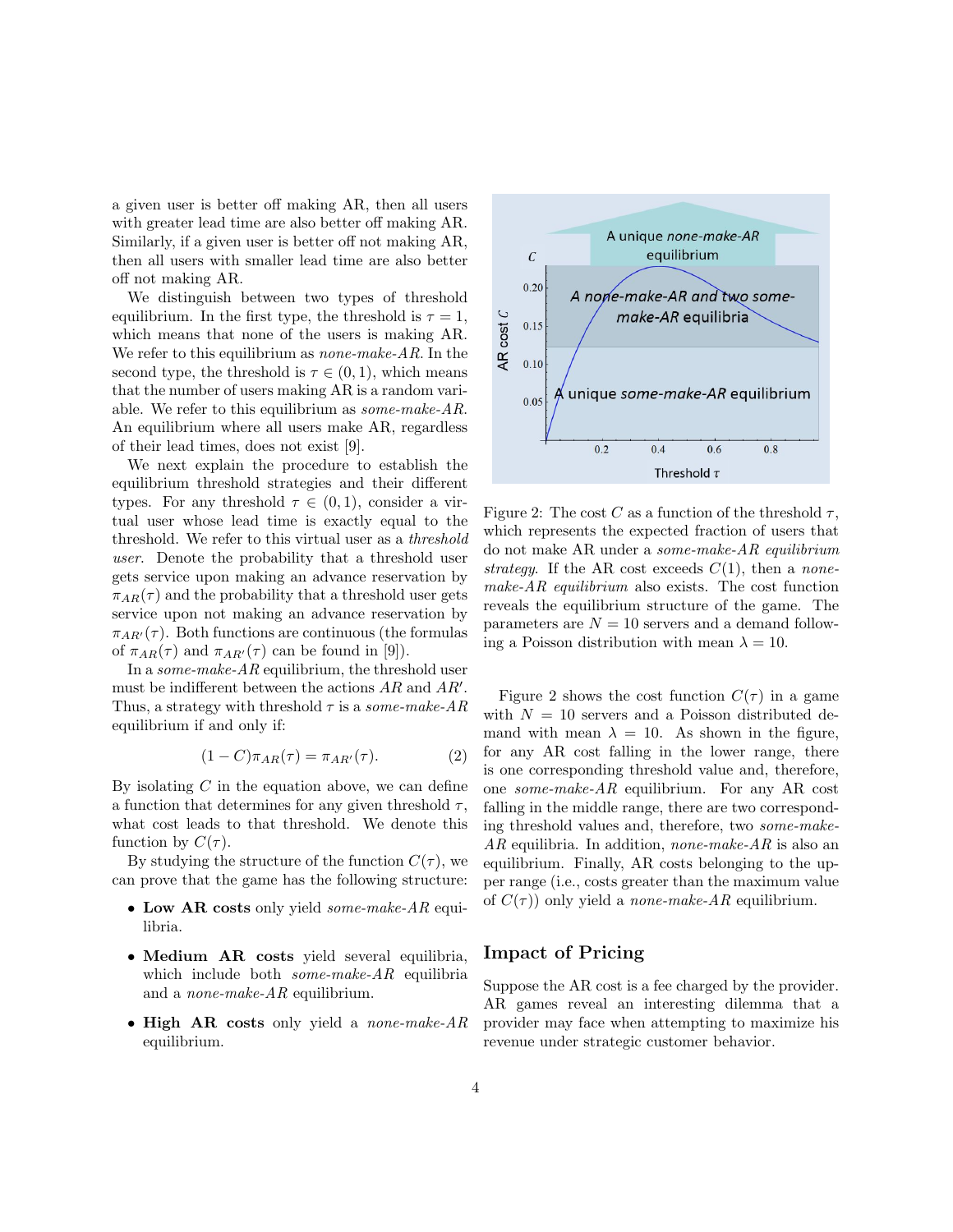Let  $D_{AR}(\tau)$  be a random variable denoting the number of reservation requests under a threshold strategy  $\tau$ . The expected revenue as a function of  $\tau$  is

$$
R(\tau) = C(\tau) \cdot \mathbb{E}[\min\{D_{AR}(\tau), N\}].\tag{3}
$$

The reason for taking the minimum between  $N$  and  $D_{AR}(\tau)$  is that users do not have information about service availability. Thus, the number of reservation requests may exceed the number of servers. However, fees are only charged from users getting service.

Given the parameters of the system, one can find which value of  $\tau$  maximizes  $R(\tau)$ . Numerical analysis shows that the fee that leads to the optimal threshold often belongs to the range of medium AR costs. By choosing a fee in that range, the provider takes the risk of ending up with zero revenue.

As an example, consider again a system with  $N =$ 10 servers and a demand that follows a Poisson distribution with  $\lambda = 10$ . For these settings, the maximum value of  $R(\tau)$  is 1.5. This maximum is achieved with the threshold  $\tau = 0.29$  (i.e., on average, 71 percent of the users make AR). The fee corresponding to this threshold is  $C = 0.215$ . Figure 2 shows that this fee yields multiple equilibria including a none-make-AR one.

Instead of taking the risk of ending up with zero revenue, the provider may opt to be risk-averse and to set a fee yielding a sub-optimal, but guaranteed revenue. As shown in Figure 3, the highest fee that yields a unique *some-make-AR* equilibrium is  $C =$ 0.125. At this equilibrium, on average, 88 percent of the users make AR and the expected revenue is 1.017. This revenue is about 30% lower than the optimal revenue.

#### Impact of Charging Policy

The model of the previous section assumes that AR fees are charged only from users granted service (we refer to that charging scheme as the first policy and the resulting game as the first game). In this section, we consider a scheme in which all users that make AR requests pay the fee, even if not granted service (we refer to this charging scheme as the second policy and the resulting game as the second game). Our goal is to evaluate which policy is more profitable for the provider.

We denote the cost and revenue functions of policy i, where  $i \in \{1, 2\}$ , by  $C_i(\tau)$  and  $R_i(\tau)$ , respectively. Under the second policy, the payoff of users that make AR and do not get service is  $-C$  rather than 0, as in the first policy.

Using similar arguments as in the analysis of the first policy, one can show that this game has an equilibrium structure with three ranges of costs. The types of equilibria in each range are the same as in the first game. The difference between the two games is the cost function. In the second game, a somemake-AR equilibrium exists if and only if:

$$
\pi_{AR}(\tau) - C = \pi_{AR'}(\tau). \tag{4}
$$

As before, we isolate  $C$  and define a cost function  $C_2(\tau)$ . From the definition of the two cost functions, one can show that  $C_1(\tau) > C_2(\tau)$ , for any  $\tau \in (0,1)$ . This result has an intuitive interpretation. Under the second policy, the expected payoff of a user that makes AR is smaller. Hence, the provider must charge a smaller fee, in order to convince the same fraction of users to make AR.

The provider revenue from AR fees, under the second policy, is simply the number of users making AR requests multiplied by the reservation fee. Thus, the expected revenue is:

$$
R_2(\tau) = C_2(\tau) \cdot \mathbb{E}[D_{AR}(\tau)]. \tag{5}
$$

For any given threshold  $\tau$ , the expected number of users paying the AR fee is obviously higher under the second policy. However, since  $C_1(\tau) > C_2(\tau)$ , there exists a trade-off between the two policies.

One can show that for any threshold  $\tau$  and any distribution of  $D$ , the first policy always yields higher revenue than the second one, that is,

$$
R_1(\tau) > R_2(\tau). \tag{6}
$$

In other words, charging a fee from all users attempting to make AR, including those not granted service, is never optimal [9].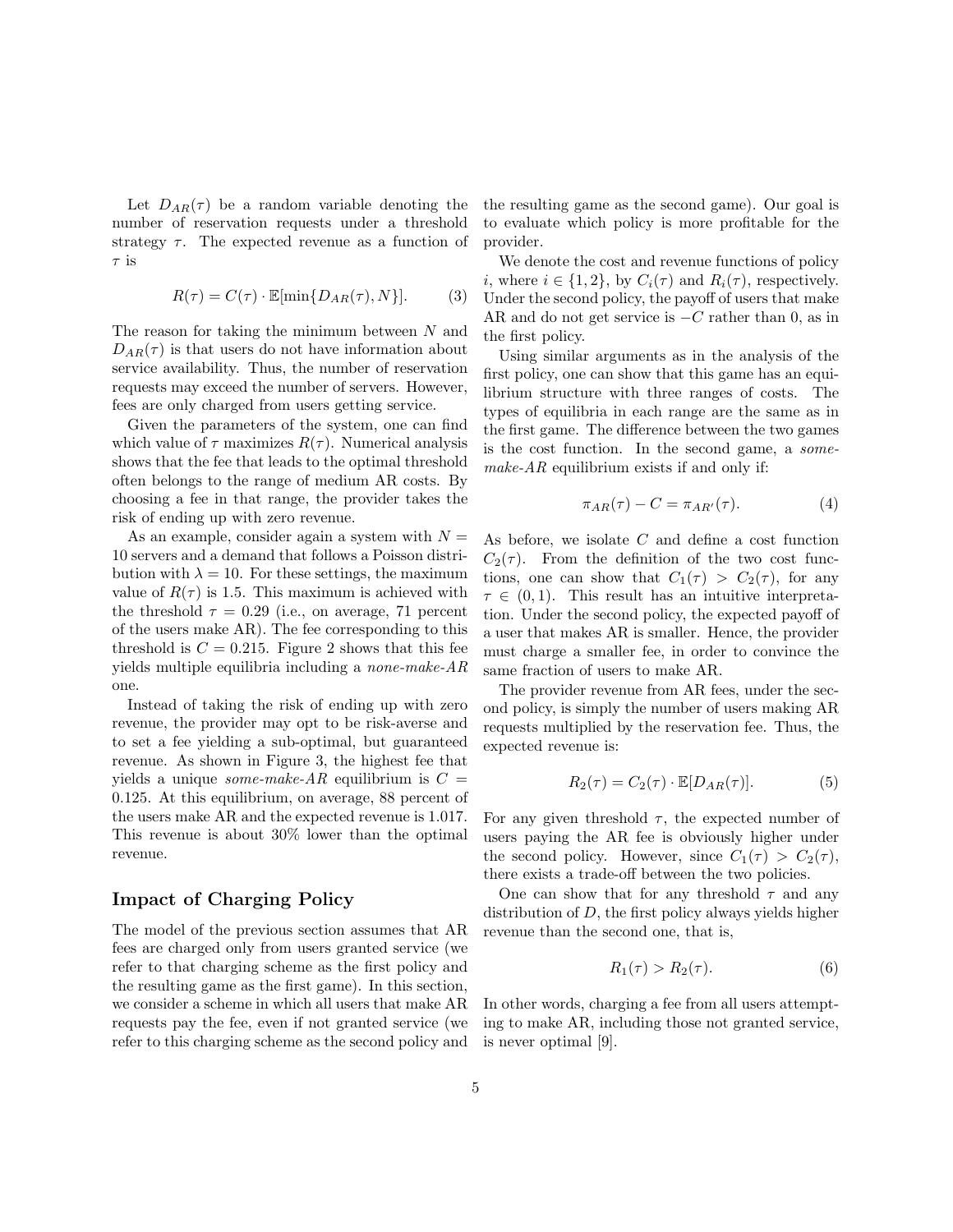

Figure 3: The fee and the average revenue per server as a function of the threshold, for the same system as in Figure 2. The fee that leads to the equilibrium with the greatest revenue, also leads to an equilibrium with zero revenue. By lowering the fee, a provider can guarantee a positive revenue, though smaller than optimal.

#### Impact of Information Sharing

In this section, we use the framework of AR games to explore the impact of sharing information about service availability with the users. Our goal is to determine whether a provider, wishing to maximize the number of reservations, is better off sharing information about service availability or not. Towards that end, we define and analyze a variant of the game, in which the number of available servers  $n \in \{0, 1, \ldots, N\}$ , is shared with the users upon their arrivals.

When information about availability of servers is shared, all users that make AR (after noticing that at least one server is available) have a fixed payoff  $1 - C$ . The expected payoff of a user that does not make AR is equal to her probability to get service, conditioned on the number of available servers she observes upon her arrival.

Using similar argument as in the previous games, one can show that all users follow a threshold strategy at equilibrium. However, in this game, the users do not only differ by their lead times, but also by the number of available servers they observe. Thus, in this case, the threshold strategy function maps two variables, the lead time  $t$  and the number of available servers  $n$ , to a decision AR or AR'. For each value of *n*, we have a different threshold  $\tau_n$ . More formally:

$$
\sigma(t,n) = \begin{cases} AR & \text{if } t > \tau_n, \\ AR' & \text{if } t \le \tau_n. \end{cases}
$$
 (7)

Users are more likely to get service when observing more available servers. Hence, one can prove that

$$
0 \le \tau_{n-1} \le \tau_n \le 1, \quad \forall n \in \{2, N\}. \tag{8}
$$

That is, if a user is better off making AR when observing  $n$  available servers, she is also better off making AR when observing  $n-1$  available servers.

In order to find the equilibrium structure, we define  $N$  virtual users. The  $n$ -th threshold user is a virtual user with lead time equals to  $\tau_n$  that observes n available servers. Assume that all users follow the same threshold strategy function. In this case, the probability that the  $n$ -th threshold user gets service, if she does not make AR, depends only on the threshold  $\tau_n$ . We denote this probability by  $\pi_n(\tau_n)$  (see [10] for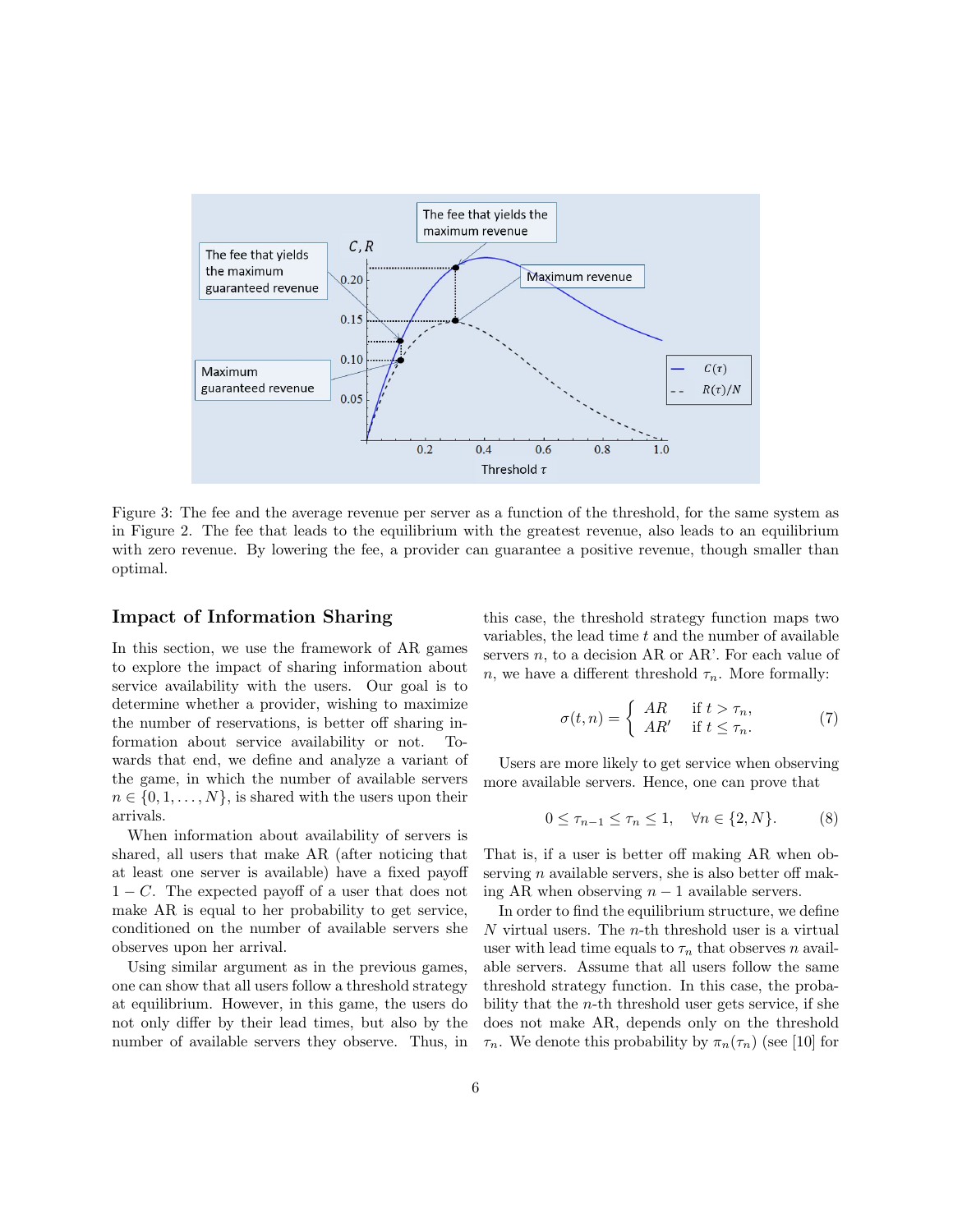an explicit formula). Showing that  $\pi_n(\tau_n)$  is a nonincreasing function of  $\tau_n$  is sufficient to prove that, unlike the previous games, this game has a unique equilibrium.

To find the equilibrium, one should first check whether  $\pi_N(1)$  is greater or smaller than  $1 - C$ . If it is greater, then all users that observe  $N$  available servers are better off not making AR. Thus, the system keeps staying with N available servers and *none-make-AR* is the unique equilibrium. Otherwise, the unique equilibrium is *some-make-AR*. In a *some* $make-AR$  equilibrium, each threshold user is indifferent between the actions AR and AR'. Thus, the N thresholds are the unique solution of the set of N equations:

$$
1 - C = \pi_n(\tau_n), \quad \forall n \in \{1, ..., N\}.
$$
 (9)

To illustrate the equilibrium, consider a game with  $N = 6$  servers, a Poisson distributed demand with mean  $\lambda = 6$  and an AR cost  $C = 0.15$ . To find the equilibrium strategy, we first check which type of equilibrium the game satisfies. Since  $C < 1-\pi_6(1) =$ 0.16, we determine that the game has a some-make-AR equilibrium. We then solve Equation (9) and get that the unique solution is  $\{\tau_1 = 0.056, \tau_2 =$  $0.213, \tau_3 = 0.395, \tau_4 = 0.584, \tau_5 = 0.777, \tau_6 = 0.973$ .

Due to the complexity of the equilibrium structure (each equilibrium consists of  $N$  thresholds instead of one), finding a closed-form expression for the expected number of reservations is challenging. Thus, in order to determine which information sharing policy maximizes the number of reservations, we resort to simulations.

We consider two systems, both with  $N = 10$  servers and Poisson distributed demand. In the first system,  $\lambda = 10$ , while in the second system  $\lambda = 12$ . In each system, we consider AR costs between 0.01 and the highest cost that yields a *some-make-AR* equilibrium. For each combination of mean demand and cost, we derive the equilibrium strategy function.

We then run  $10,000$  simulations for each combination using the corresponding equilibrium strategy function. Figure 4 shows that, for each combination of AR cost and mean demand, the average number of reservations is higher when no information is shared.



Figure 4: The number of reservations as a function of the AR cost in a system with  $N = 10$  servers. Hiding information about the number of servers available brings more users to make advance reservation, on average.

The simulation results also indicate that the gap between the outcomes of the two different information sharing policies increases with the AR cost. When the cost is low, the motivation to make reservations is high and almost all servers are reserved, regardless of the policy. As the reservation cost increases, the gap becomes more significant. For example, consider an AR cost  $C = 0.12$  and an average demand  $\lambda = 10$ . In this case, the average number of reservations when the information is not shared is more than 10 times higher than when the information is shared.

#### Impact of Learning

The AR games analyzed so far assume that all users follow an equilibrium strategy. To relax this assump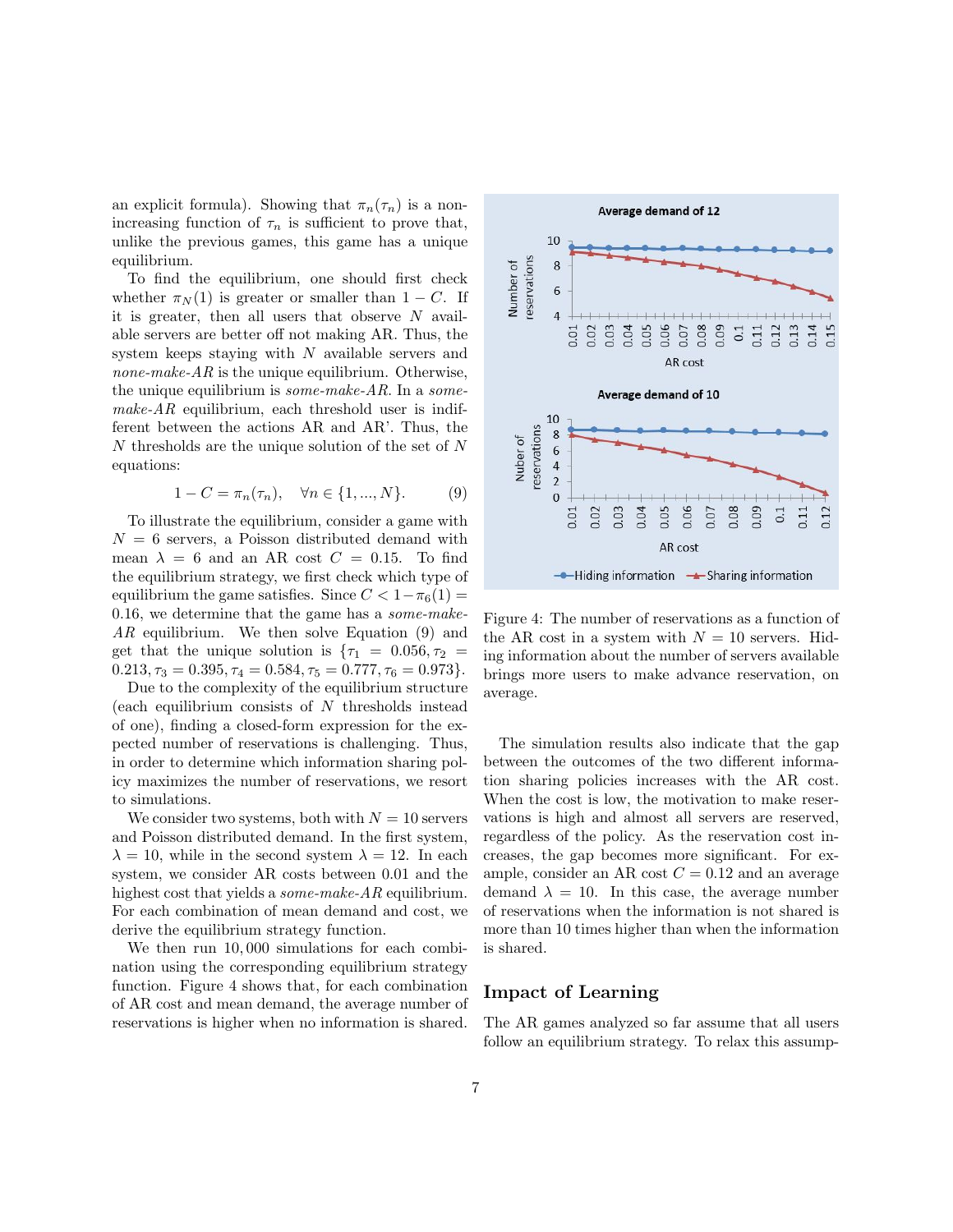tion, we study a dynamic version of the game, in which users initially follow an arbitrary threshold strategy. Our goal is to find whether the system converges to an equilibrium or cycles. If it converges and multiple equilibria exist, we wish to find to which equilibrium the system converges.

In dynamic games, the game repeats many times. At each iteration, players update their strategies, after observing the actions of players at previous iterations. Different learning models differ by the types of historical data players obtain throughout the game. They also differ by the way the players estimate the strategies that will be followed by the rest of the players.

We next focus on *best response dynamics*. In this type of learning, the players observe the actions made by other players in the previous iteration and assume that the other players will not change their strategy in the current iteration.

Most of the literature assumes that the same set of players participate at each iteration. However, in the framework of AR games, this assumption does not hold. Thus, we assume that a new set of players participate in each iteration. At each iteration, users are informed about the fraction of users that did not make AR in the previous iteration. Users exploit this information to estimate the threshold strategy followed in the previous iteration. Each user then chooses an action that maximizes her own expected payoff, assuming that she is the only one deviating from the estimated threshold strategy.

One can show that the best response of each user to an arbitrary threshold strategy is also a threshold strategy. Thus, we can define a joint best response function that describes the actions of all users to a given threshold estimation. We denote the threshold followed at iteration *i* by  $\alpha_i$  and its estimator by  $\hat{\alpha}_i$ . We denote the joint best response function by  $BR(\cdot)$ . The dynamic process is then given by:

$$
\alpha_i = BR(\hat{\alpha}_{i-1}). \tag{10}
$$

By studying this dynamic process, one can show that [11]:

• If the game has a unique *some-make-AR* equilibrium with threshold  $\tau$ , then the game does not converge to an equilibrium. Instead, it cycles in the range  $[0, \tau]$ .

• If the game has multiple equilibria including a none-make- $AR$  equilibrium, then it is guaranteed to eventually converge to the none-make-AR equilibrium.

From the result above, we deduce that if the AR cost corresponds to a fee charged by the provider, then the provider is better off being risk-averse (i.e, to charge a low fee with guaranteed revenue).

Figure 5 illustrates the convergence process in a system with  $N = 10$  servers, a Poisson distributed demand with mean  $\lambda = 10$  and reservation cost  $C =$ 0.215. The system has three equilibria:  $\tau = 0.29$ ,  $\tau = 0.53$  and  $\tau = 1$ . Starting with  $\hat{\alpha}_i = 0$ , (i.e., initially all users make AR), the dynamic threshold  $\hat{\alpha}_i$  cycles for some period of time, but eventually converges to the equilibrium  $\tau = 1$  (i.e., none of the users makes AR). If  $\tau = 1$  were not an equilibrium, then the system would keep cycling and yielding positive revenue for the provider.

#### Conclusions and Future Work

In this article, we propose a game-theoretic framework, called AR games, to study the behavior of users in systems that support advance reservations. Using this framework, we obtain several insights that can serve as guidelines in the design of AR systems.

In particular, we show that all Nash equilibria are of threshold form. Only users with lead time greater than the threshold make AR. Hence, two types of equilibrium prevail: some-make-AR and none-make-AR.

The analysis of dynamic AR games shows that a provider aiming at maximizing his revenue is likely to end up with no revenue, if a *none-make-AR* equilibrium exists for the same AR fee. Thus, a provider should rather opt being risk-averse in that case.

We also show that it is in the best interest of the provider to charge AR fees only from users granted services, and not to inform users about the number of servers available.

This work opens several areas for future research. For instance, one open question is how to incorporate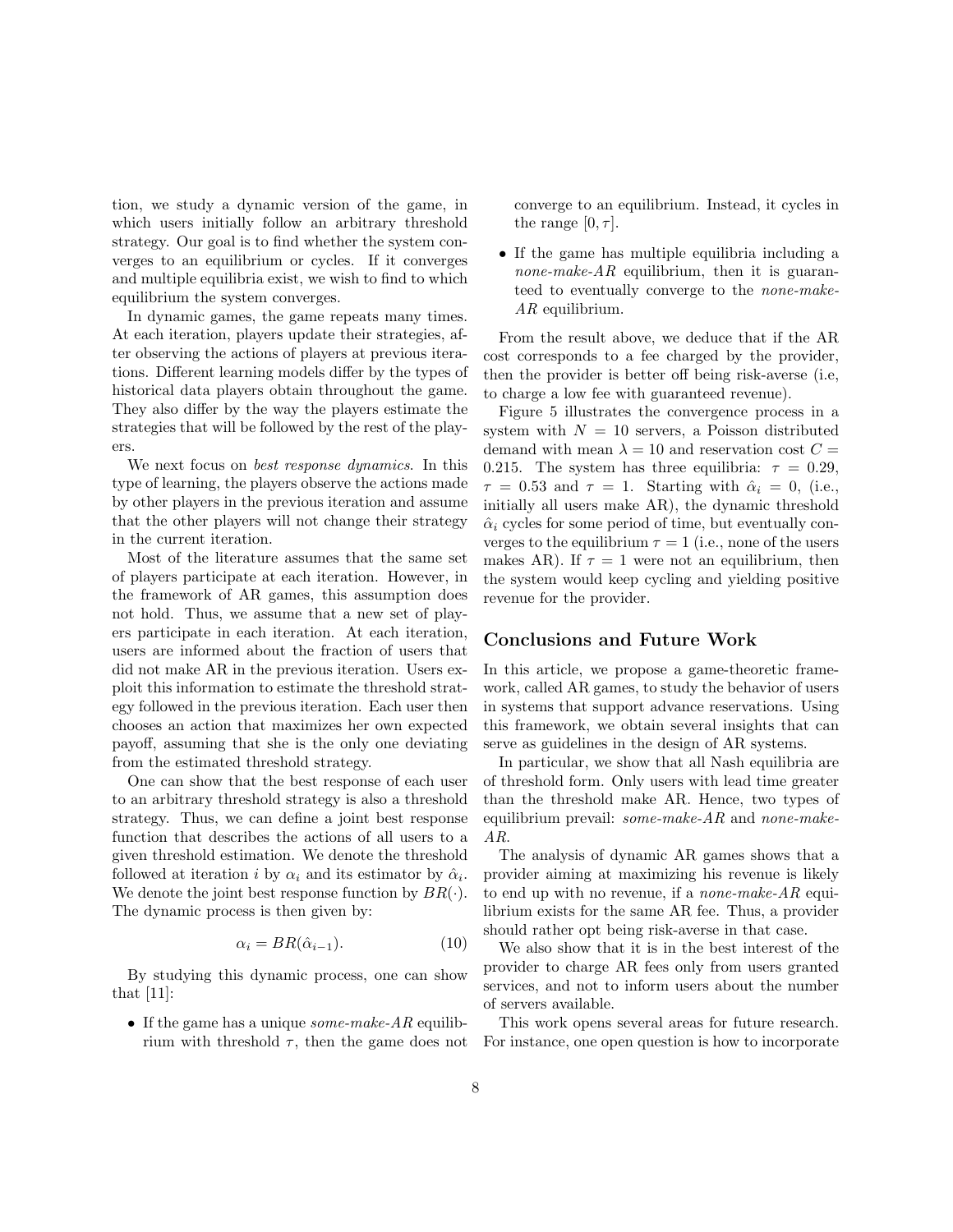

Figure 5: An illustration of a dynamic game [11]. If the game has a *none-make-AR* equilibrium, then eventually, the strategy of the users converges to it.

re-trials by users not granted service. The analysis of a system with re-trials is complex due to the dependencies of the demand across different time slots. The model could also be generalized to allow users to reserve multiple servers in one slot or to reserve servers across multiple slots. Another challenge is to find dynamic pricing schemes that would increase the revenue of the provider, especially when users have information about server availability. The framework of AR games should prove useful in exploring all these interesting problems.

## References

- [1] C. Guok et al., "Intra and interdomain circuit provisioning using the oscars reservation system," in Broadband Communications, Networks and Systems, 3rd International Conference on, IEEE, 2006, pp. 1–8.
- [2] N. Charbonneau and V. M. Vokkarane, "A survey of advance reservation routing and wavelength assignment in wavelength-routed WDM networks," Communications Surveys & Tutorials, IEEE, vol. 14, no. 4, 2012, pp. 1037–1064.
- [3] B. Sotomayor, et al., "Virtual infrastructure management in private and hybrid clouds," In-

ternet computing, IEEE, vol. 13, no. 5, 2009, pp. 14–22.

- [4] D. Xie, *et al.*, "The only constant is change: incorporating time-varying network reservations in data centers," ACM SIGCOMM Computer Communication Review, vol. 42, no. 4, 2012, pp. 199–210.
- [5] D. Niu, C. Feng, and B. Li, "Pricing cloud bandwidth reservations under demand uncertainty," in ACM SIGMETRICS Performance Evaluation Review, vol. 40, no. 1, 2012, pp. 151–162.
- [6] R. A. Guérin and A. Orda, "Networks with advance reservations: The routing perspective," in Computer and Communications Societies (IN-FOCOM), IEEE, vol. 1, 2000, pp. 118–127.
- [7] R. Cohen, N. Fazlollahi, and D. Starobinski, "Path switching and grading algorithms for advance channel reservation architectures," Networking, IEEE/ACM Transactions on, vol. 17, no. 5, 2009, pp. 1684–1695.
- [8] N. Fazlollahi and D. Starobinski, "Distance vector-based advance reservation with delay performance guarantees," Theory of Computing Systems, 2015, pp. 1-28.